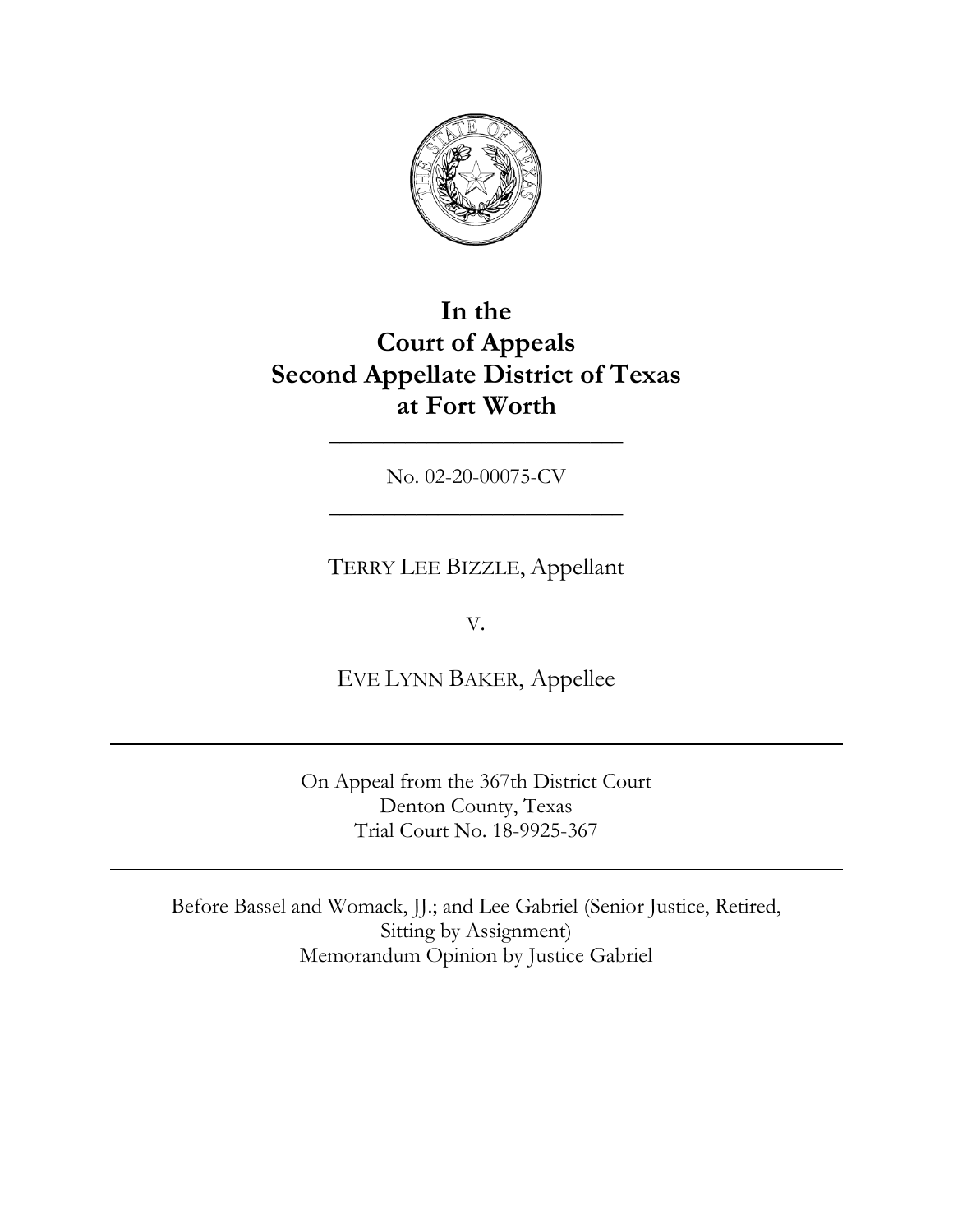### **MEMORANDUM OPINION**

In this appeal, we are asked to decide if the trial court lacked subject matter jurisdiction when it signed a final decree of divorce after the appellee, Eve Lynn Baker, died. In his first issue, the appellant, Terry Lee Bizzle, asserts that the final decree of divorce signed by the trial court after Baker's death is void due to the trial court's lack of subject matter jurisdiction. We will address only Bizzle's first issue because it is dispositive of this appeal. We reverse the decision of the trial court and render judgment dismissing the case.

## **I. BACKGROUND<sup>1</sup>**

On October 23, 2018, Baker filed a divorce petition to dissolve her twenty-year marriage to Bizzle. *See* Tex. Fam. Code Ann. § 6.402. Baker alleged insupportability, cruel treatment, and abandonment as grounds for divorce in her petition. On May 30, 2019, Bizzle filed an original counterpetition for divorce alleging insupportability, as well as cruel treatment, and adultery by Baker.<sup>2</sup>

On September 17, 2019, during a bench trial, there was a great deal of back and forth between the court and attorneys dealing with property valuation and division.

<sup>&</sup>lt;sup>1</sup>Because our opinion concerns only subject matter jurisdiction, we will confine our discussion of the facts accordingly.

<sup>2</sup>At trial, Baker's counsel acknowledged she was not pursuing abandonment as a ground for divorce. As a result, Bizzle's counsel withdrew his cruel treatment claim. Baker did not withdraw her cruel treatment ground and Bizzle did not withdraw his adultery ground. Neither party introduced evidence to support these claims.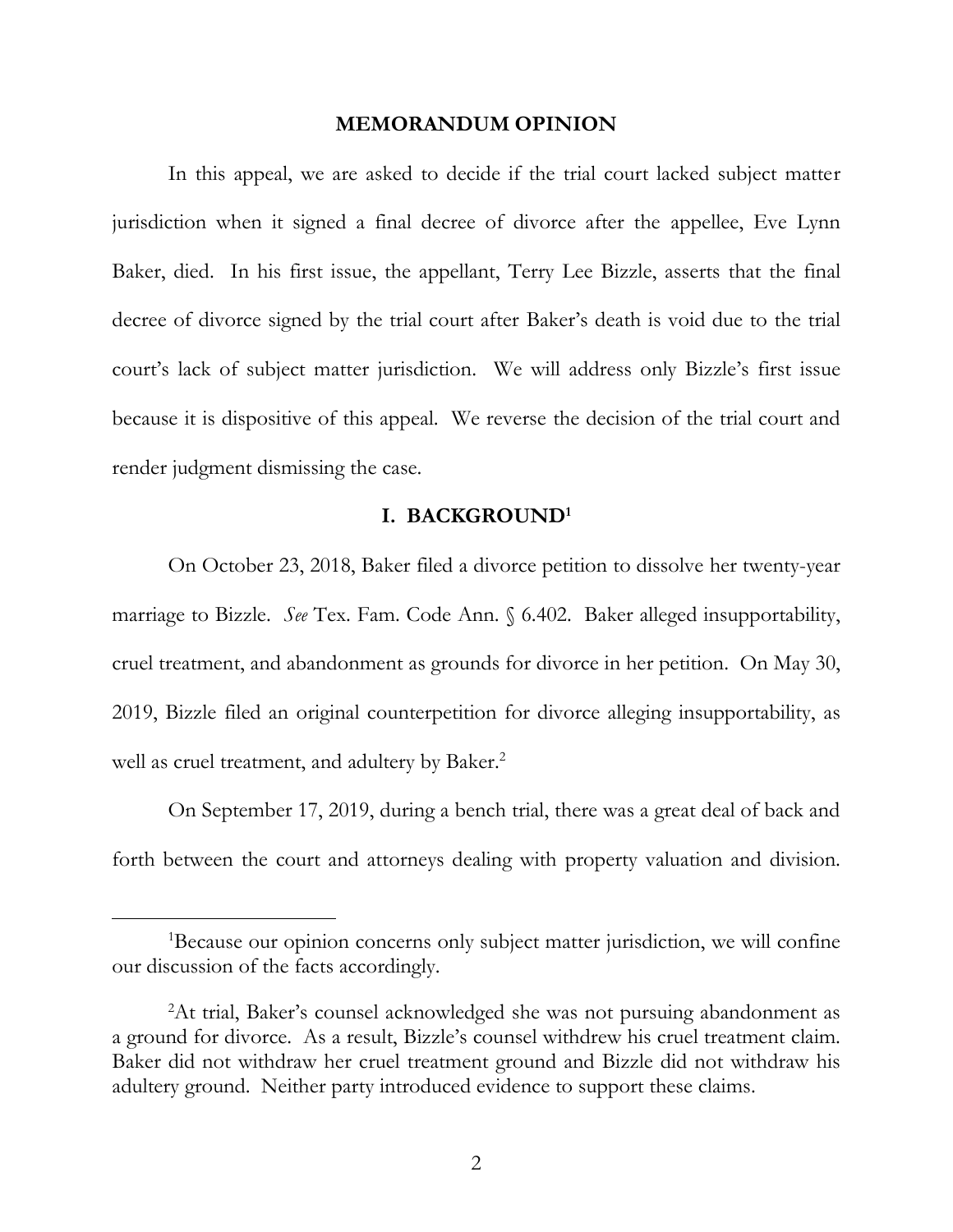More colloquy with the court, attorneys, and the court reporter followed closing

arguments. The court then advised counsel that it would need time to make rulings.

THE COURT: Okay. I'll say, I cannot do this in 40 minutes. I have to do a spreadsheet here, look at the two spreadsheets, see what the differences are.

MR. NELSON: Do you want to e-mail it to us?

THE COURT: Yes.

. . . .

THE COURT: All right. And so I'm trying to get some idea of how long this is going to take. I have one case right now that is going to take a little while. This is – this is definitely not going to happen by the end of the week. This is – your best hope is a week from Friday.

I will, though, certainly e-mail the parties with the decision on it.

The parties were then poised to leave without any ruling in the case.

THE COURT: Thank you all very much. I appreciate all the work that y'all have done for me.

MR. NELSON: Are we excused?

THE COURT: Yes.

After a break on the record, the proceedings resumed.

THE COURT: That's what the parties want?

MS. ROSE: Please.

THE COURT: (Overlapping) Right? All right. The parties are divorced. I pronounce and render all of that as of today and that entry of the final decree of divorce will be ministerial in nature.

On October 4, 2019, the court sent the following email to the attorneys: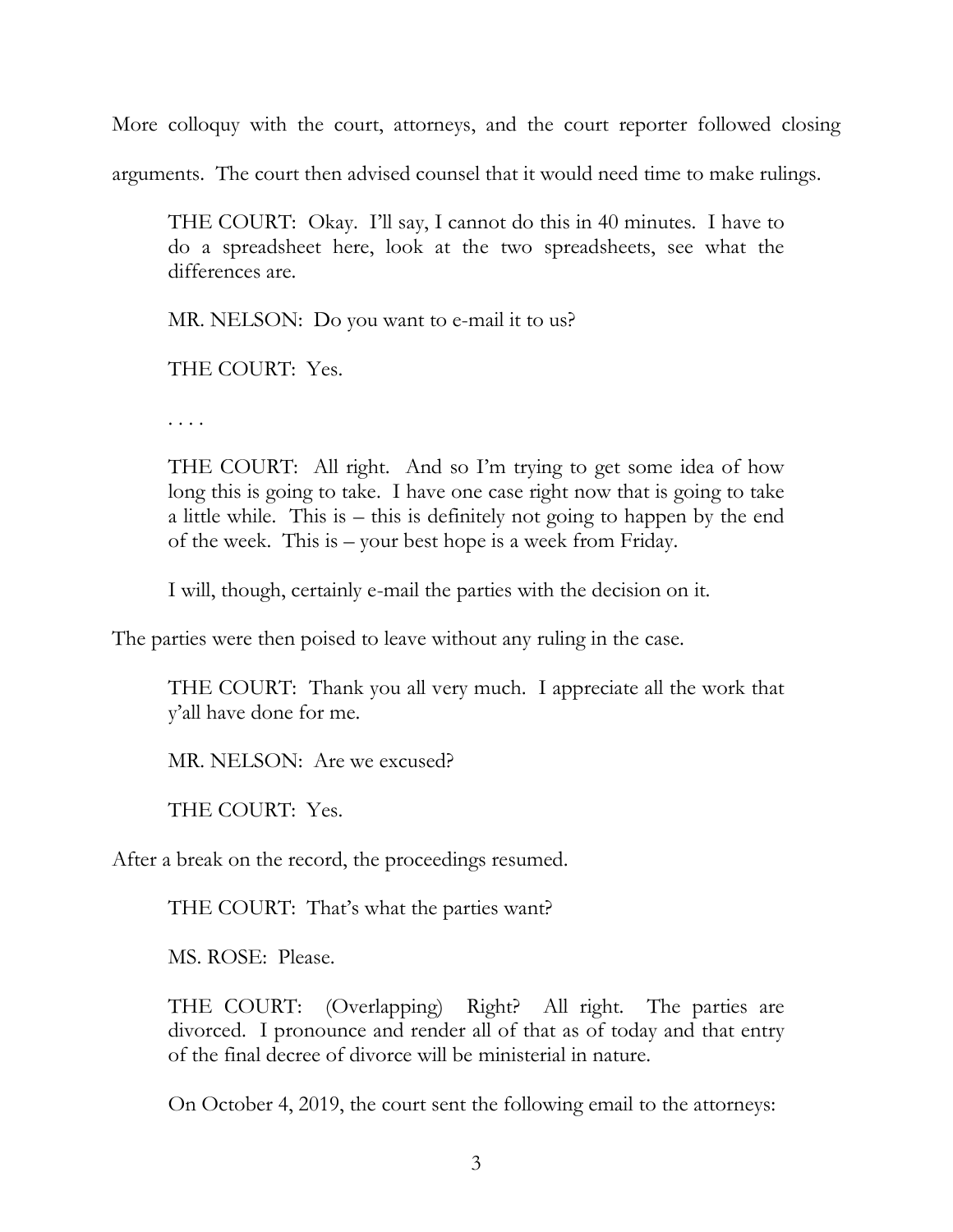Baker/Bizzle divorce ruling Granted on the ground of insupportability.

- 1) Neither party proved by clear and convincing evidence their claims for reimbursement.
- 2) H cashed out and used his two retirements without proving how much, if any, was separate.
- 3) W awarded the CD in the amount of \$7,745
- 4) Using wife's Exhibit 1, I believe the only items on the list that are not agreed to were those highlighted on a copy for the court. Those disputed items are awarded to W.
- 5) Each party keeps the motor vehicles in their possession and any debt thereon.
- 6) The TN house and its contents with any debts or liens thereon to H. House valued at \$98,000
- 7) The TX house with all contents except those specifically awarded to H. House valued at \$217,000. Second mortgage of approximately \$35,000 debt to wife.
- 8) The wife's \$12,500 school loan is community debt; awarded to W.
- 9) H awarded all items listed on H Ex. 3 entitled H's "Requested items from Carrollton Residence", except the Maytag washer & dryer.
- 10) Each party pays their own attorney's fees, and their own credit card debt, and any lien or other debt encumbering any item they were awarded.

Mr. Nelson to prepare the Decree. If I have missed something, please visit between yourselves and designate one of you to send an email to me. Please do not send separate emails.

Thank you for your courtesy, Judge Barnes

The court never filed this email with the clerk.<sup>3</sup>

The court sent the parties an email on November 8, 2019, expressing an intent

to set the case for a dismissal-for-want-of-prosecution (DWOP) hearing in December

because a decree had not been submitted. The hearing was set for December 13,

2019. On December 3, 2019—prior to Baker's death—the court sent another email

in response to the parties' canceling the December dismissal setting. The court

addressed the delay and its expectation:

This case was set nearly a month ago for a DWOP. Now, it is reset for a DWOP for another six weeks. Please use this six weeks to work out

<sup>&</sup>lt;sup>3</sup>Although the trial court never filed the email with the clerk, we have access to it because Bizzle attached it as an exhibit to his motion to reconsider and vacate entry and, alternatively to reopen evidence and/or reconsider and modify the property division.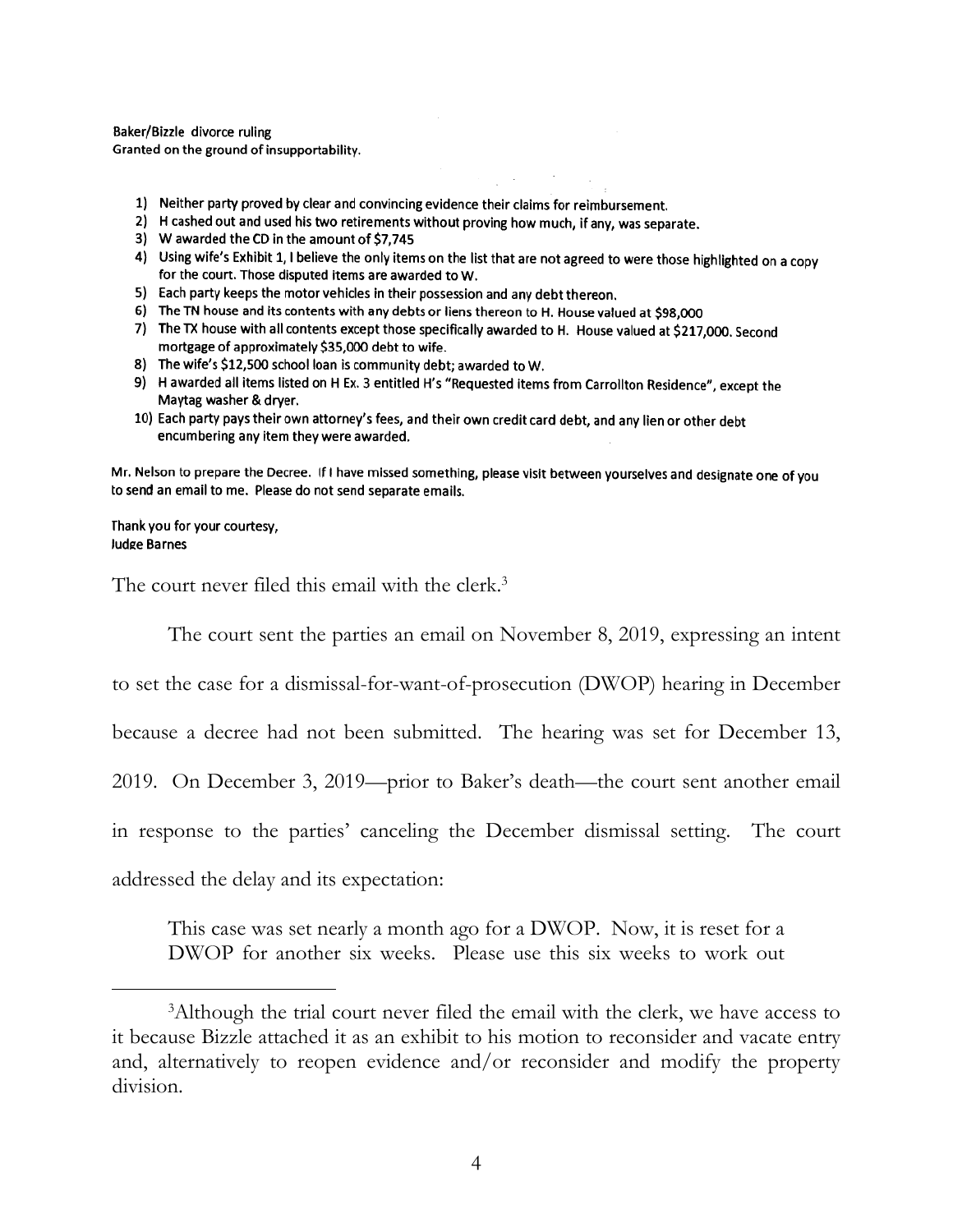whatever is holding up entry of the Order. If there is no Order for me to sign on Jan. 24, you should presume a high probability that the case will be dismissed on that date. Feel free to efile a Final Decree that has at least the signatures of the lawyers before that date.

On or about December 19, 2019, Baker passed away, and on December 27, 2019, Baker's counsel filed a motion to sign. On December 30, 2019, Bizzle filed his first notice of death, motion to abate, and motion to dismiss, and he amended that pleading on January 3, 2020. The court held its dismissal hearing on January 24, 2020.

At the dismissal hearing, the court recognized that there were multiple motions pending before the court but suggested that "the first question [would] simply be whether or not this Court has jurisdiction anymore?" The parties agreed. The entire hearing focused on this issue and it was argued at length. A decree was furnished to the court. Baker's counsel represented that "[he] prepared the decree pursuant to your instructions. [Counsel for Bizzle] inter--- redlined it, and I was scheduled to meet with my client and she died." The court then stated that "nobody signed on the . . . final document because of, again, horrific circumstances." The court took the issue under advisement. On January 31, 2020, the trial court impliedly granted Baker's motion to enter a final decree of divorce when it modified the decree submitted, added exhibits, and signed the modified final decree of divorce.<sup>4</sup> By signing the decree, the trial court denied Bizzle's pending motions. On February 28, 2020, Bizzle

<sup>&</sup>lt;sup>4</sup>At the dismissal hearing, Baker's counsel was allowed to redact the decree presented to the court by marking out the section entitled "Testamentary Provisions" on page 12.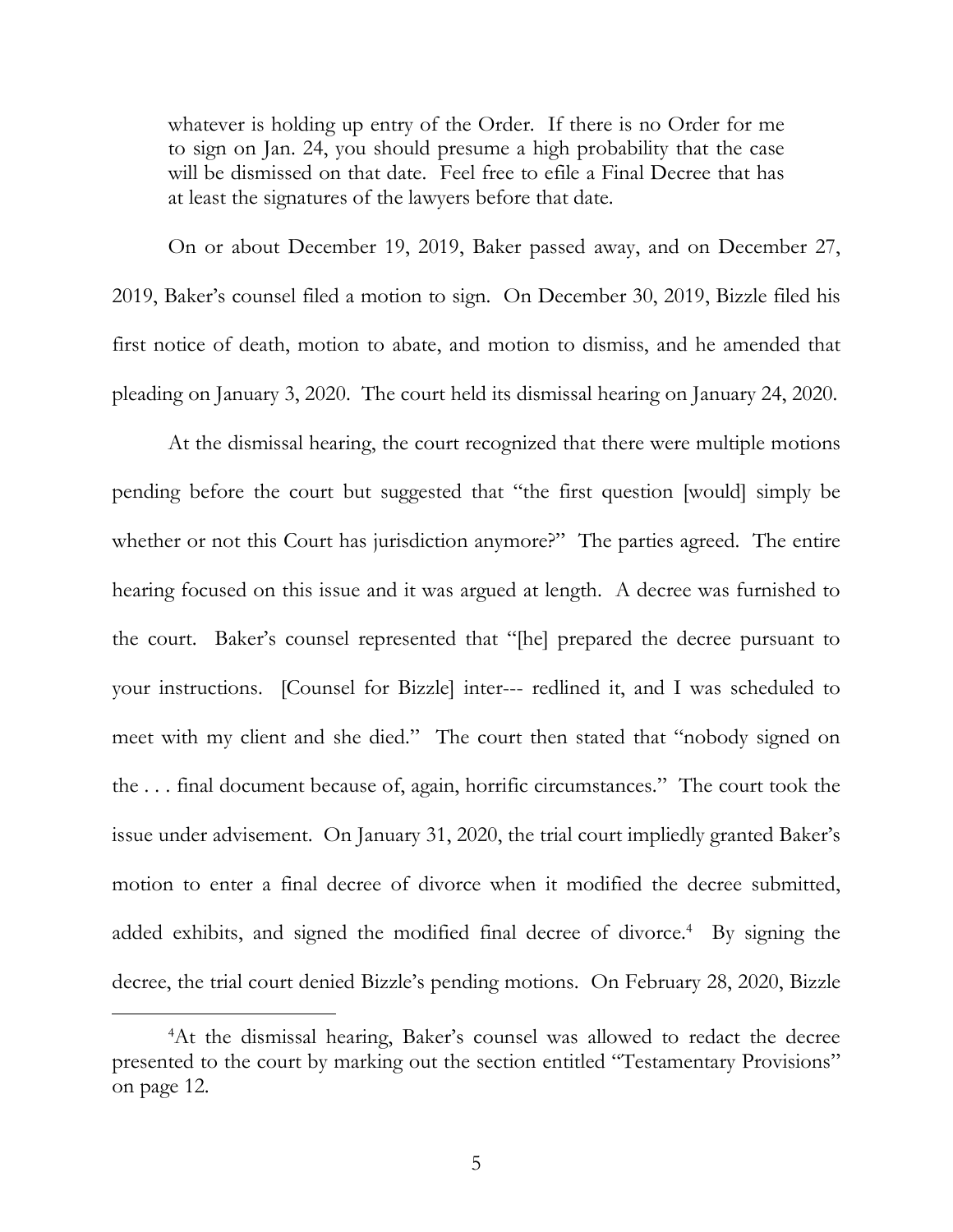filed a motion to reconsider and vacate entry and alternatively to reopen evidence and/or reconsider and modify the property division, which was never ruled on by the court. Bizzle brought this appeal.

## **II. DISCUSSION**

In his first issue, Bizzle argues that the final decree of divorce is void for lack of subject matter jurisdiction because Baker died before a full and final rendition of judgment on all issues in the case and because the decree was entered over objection after Baker's death. Bizzle contends that the trial court's September 17, 2019 oral rendition of divorce was interlocutory and that the trial court's October 4, 2019 email was not a rendition because it was never filed with the clerk or officially announced on the record and further did not express a present intent to render.

Subject matter jurisdiction concerns the court's power to hear and determine a particular type of case. *CSR Ltd. v. Link*, 925 S.W.2d 591, 594 (Tex. 1996) "Subjectmatter jurisdiction cannot be waived, and can be raised at any time." *Alfonso v. Skadden,* 251 S.W.3d 52, 55 (Tex. 2008). "A judgment is void if rendered by a court without subject matter jurisdiction." *In re USAA*, 307 S.W.3d 299, 309 (Tex. 2010) (orig. proceeding). Whether a trial court has subject matter jurisdiction is a question subject to de novo review. *See Mayhew v. Town of Sunnyvale*, 964 S.W.2d 922, 928 (Tex. 1998); *In re G.S.G.*, 145 S.W.3d 351, 353 (Tex. App.—Houston [14th Dist.] 2004, no pet.).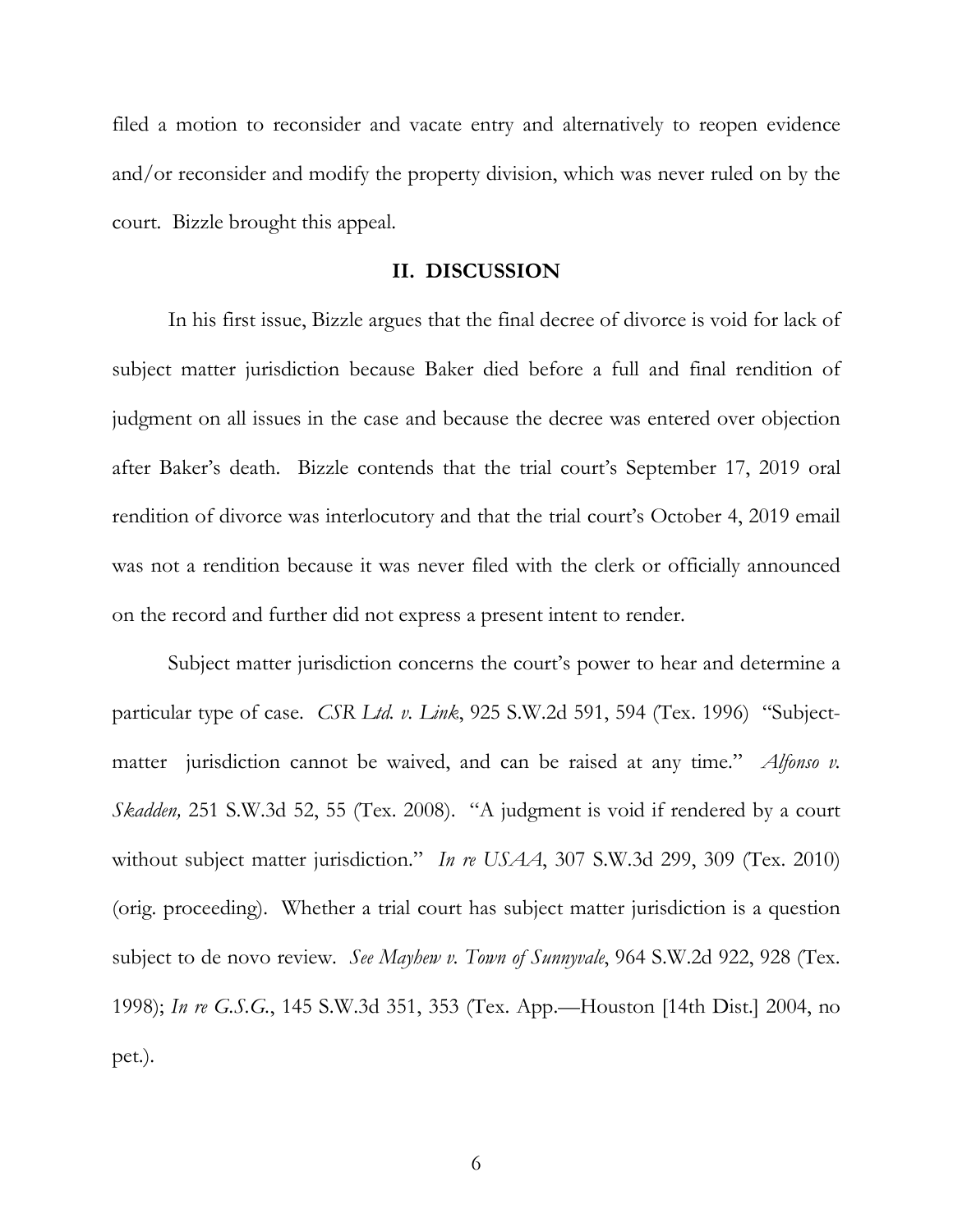"In Texas, marriage may only be terminated by death or court decree." *In re Wilburn*, 18 S.W.3d 837, 840 (Tex. App.—Tyler 2000, pet denied) (citing *Claveria v. Claveria*, 615 S.W.2d 164, 167 (Tex. 1981)). It is well settled that a cause of action for a divorce is purely personal and abates on either party's death prior to the rendition of judgment on the merits. *Whatley v. Bacon*, 649 S.W.2d 297, 299 (Tex. 1983) (orig. proceeding) ("Death of a party abates a divorce action and its incidental inquiries of property rights and child custody."); *McKenzie v. McKenzie*, 667 S.W.2d 568, 571–72 (Tex. App.—Dallas 1984, no writ). However, when a trial court has properly rendered judgment that is a full and final adjudication of the merits of the issues in a divorce case, including the property rights of the parties, the cause does not abate when a party dies. *Dunn v. Dunn*, 439 S.W.2d 830, 833 (Tex. 1969); *Novotny v. Novotny*, 665 S.W.2d 171, 173–74 (Tex. App.—Houston [1st Dist.] 1983, writ dism'd). "Thus a written judgment signed by the trial judge is not a prerequisite to the finality of a judgment." *Dunn,* 439 S.W.2d at 832–33.

While the issue is whether the trial court lacked subject matter jurisdiction when the final decree was entered, the answer to that question depends on whether the oral rendition on September 17, 2019, or the oral rendition plus the email of October 4, 2019, are legally sufficient to constitute a full and final rendition of judgment in the case.

We will address the oral rendition first. It is undisputed that at the conclusion of the hearing, the trial court took the property valuation and division issues under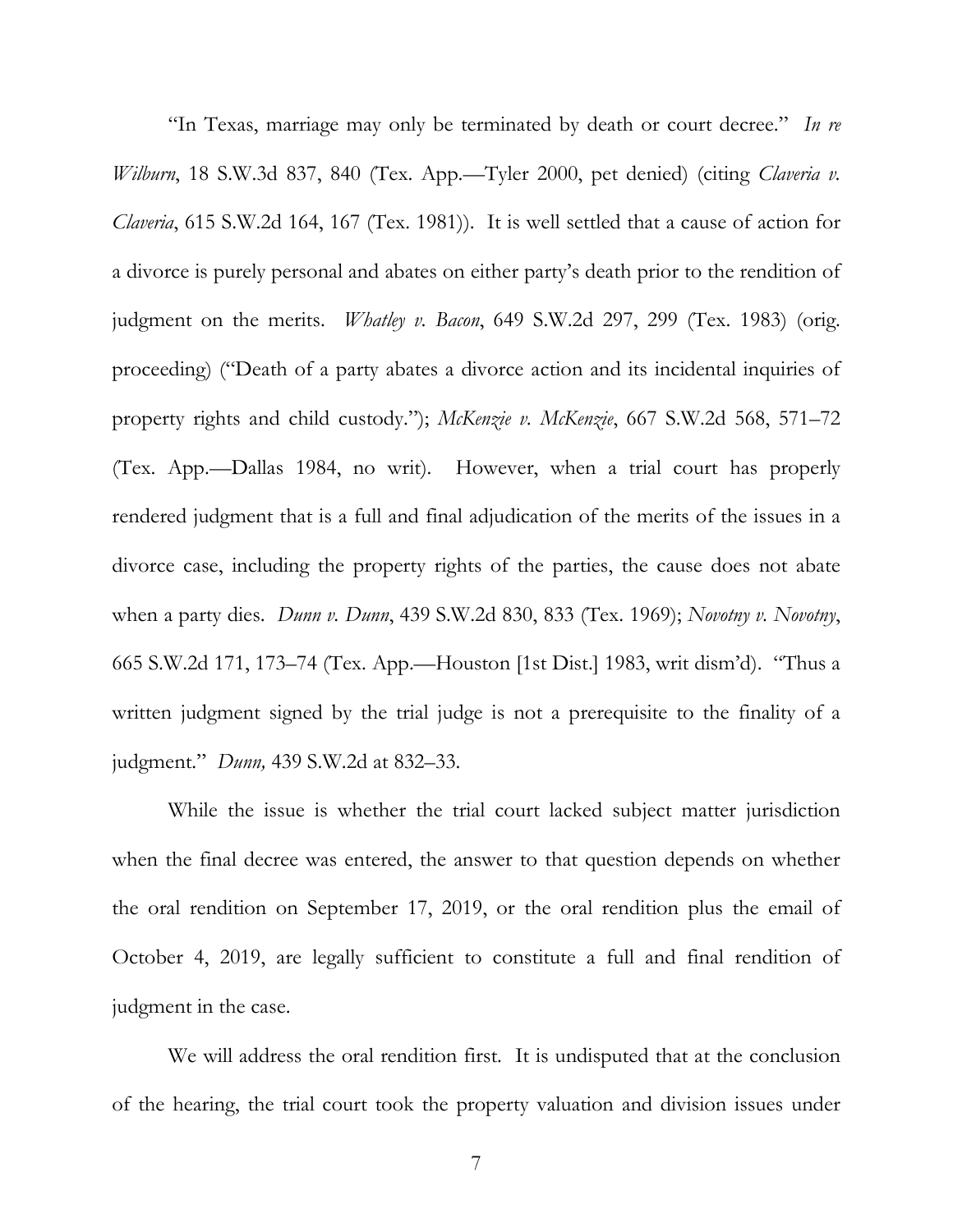advisement and advised the parties that a ruling of the court would be delivered at a later date. It appears from the record that, after being excused and off the record, one or both parties requested the judge to pronounce that the parties were divorced as of that date. When returning to the record, the trial judge stated: "The parties are divorced. I pronounce and render all of that as of today and that entry of the final decree of divorce will be ministerial in nature." It is unclear what might have been meant by "all of that." Yet it is clear that the oral rendition was merely an interlocutory order because the court, during the same hearing, orally reserved ruling on all property issues until a later date.<sup>5</sup>

Rendition of judgment is "the judicial act by which the court settles and declares the decision of the law upon the matters at issue." *Genesis Prod. Co. v. Smith Big Oil Corp*., 454 S.W.3d 655, 659 (Tex. App.—Houston [14th Dist.] 2014, no pet.) (citing *Comet Aluminum Co. v. Dibrell*, 450 S.W.2d 56, 58 (Tex. 1970) (orig. proceeding)). "In order to be an official judgment, the trial court's oral pronouncement must indicate an intent to render a full, final and complete judgment at that point in time." *Gamboa v. Gamboa*, 383 S.W.3d 263, 270 (Tex. App.—San Antonio 2012, no pet.); *In re Marriage of Joyner*, 196 S.W.3d 883, 887 (Tex. App.—

<sup>&</sup>lt;sup>5</sup>The issue of divorce and the issue of property division are not severable. Because Section 7.001 of the Texas Family Code makes the division of property in a divorce action mandatory, it is error for the trial court to sever the issue of divorce from the issue of property division. *See Vautrain v. Vautrain*, 646 S.W.2d 309, 316 (Tex. App.—Fort Worth 1983, writ dism'd) ("The divorce was interlocutory until the disposition of all issues.  $\ldots$ ").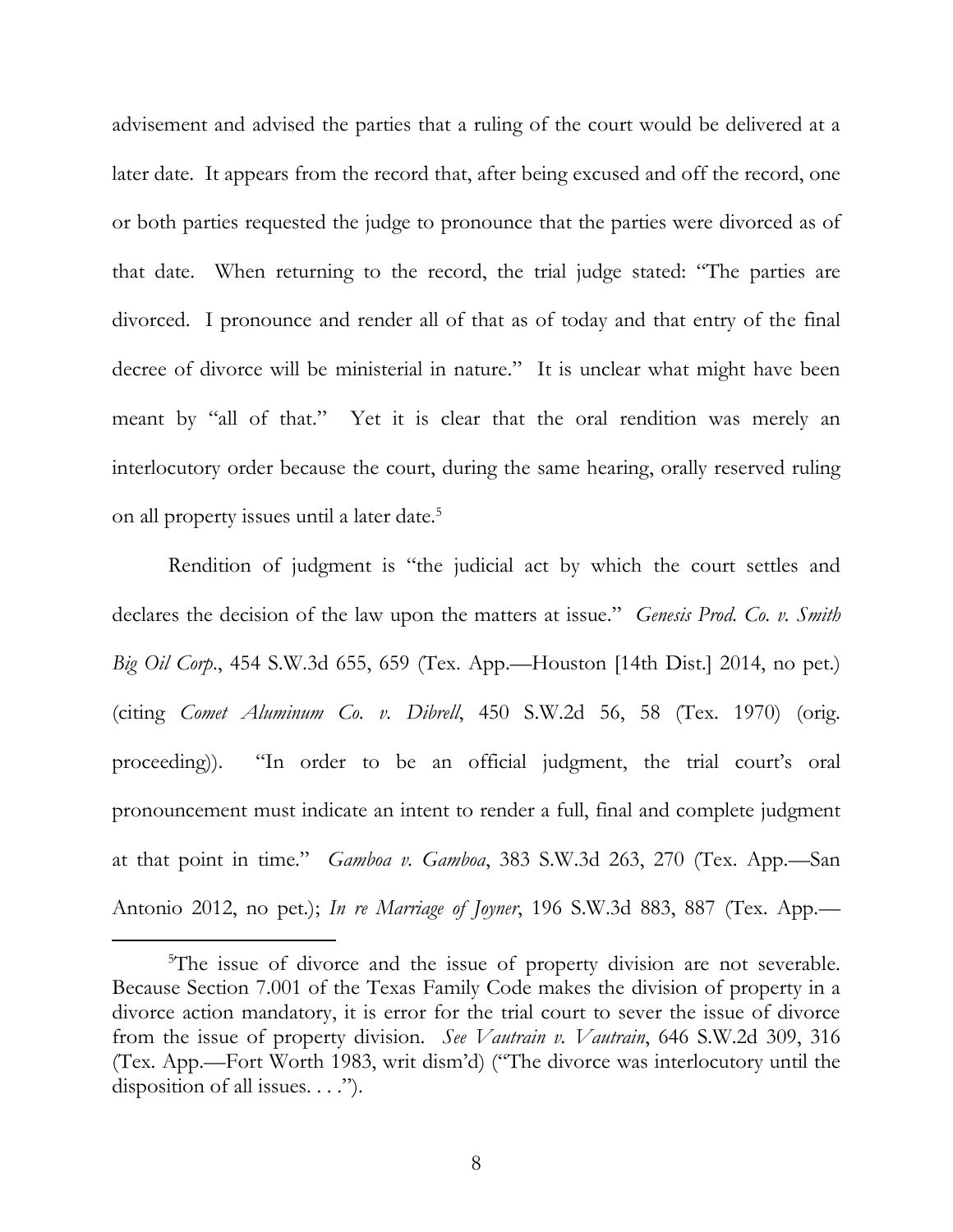Texarkana 2006, pet. denied) (stating that the trial court's words, whether spoken or written, must evince a present, as opposed to future, act that effectively decides the issues before the court). The record shows that many issues essential to the divorce judgment were unresolved on September 17, 2019. Accordingly, the record shows the trial court did not render a full and complete judgment at that time*. See Gamboa,* 383 S.W.3d at 270*; MacGillivray v. MacGillivray*, No. 04-10-00109-CV, 2011 WL 2150352, at \*4 (Tex. App.—San Antonio June 1, 2011, pet. denied) (mem. op.) (holding trial court did not render judgment when it stated the parties were divorced before the jury had rendered its decision and before the trial court had decided the remaining issues).Thus, the trial court's oral pronouncement on September 17, 2019, was not a full, final, and complete judgment. 6

Next we will consider whether the October 4, 2019 email transformed the interlocutory oral pronouncement into a final judgment. "Judgment is rendered when the trial court officially announces its decision in open court or by written memorandum filed with the clerk." *S&A Rest. Corp. v. Leal*, 892 S.W.2d 855, 857 (Tex. 1995); *Wittau v. Storie*, 145 S.W.3d 732, 735 (Tex. App.—Fort Worth 2004, no pet.) (per curiam). It is undisputed that the trial court's ruling on which ground (alleged, but not withdrawn) it was granting the divorce and its property issues rulings

<sup>6</sup>The trial court stated that the entry of the decree would be ministerial in nature, and Baker relies on that characterization. But the trial court's oral pronouncement was not a full, final, and complete judgment, and just because the court said the entry of the decree would be a ministerial act does not make it so.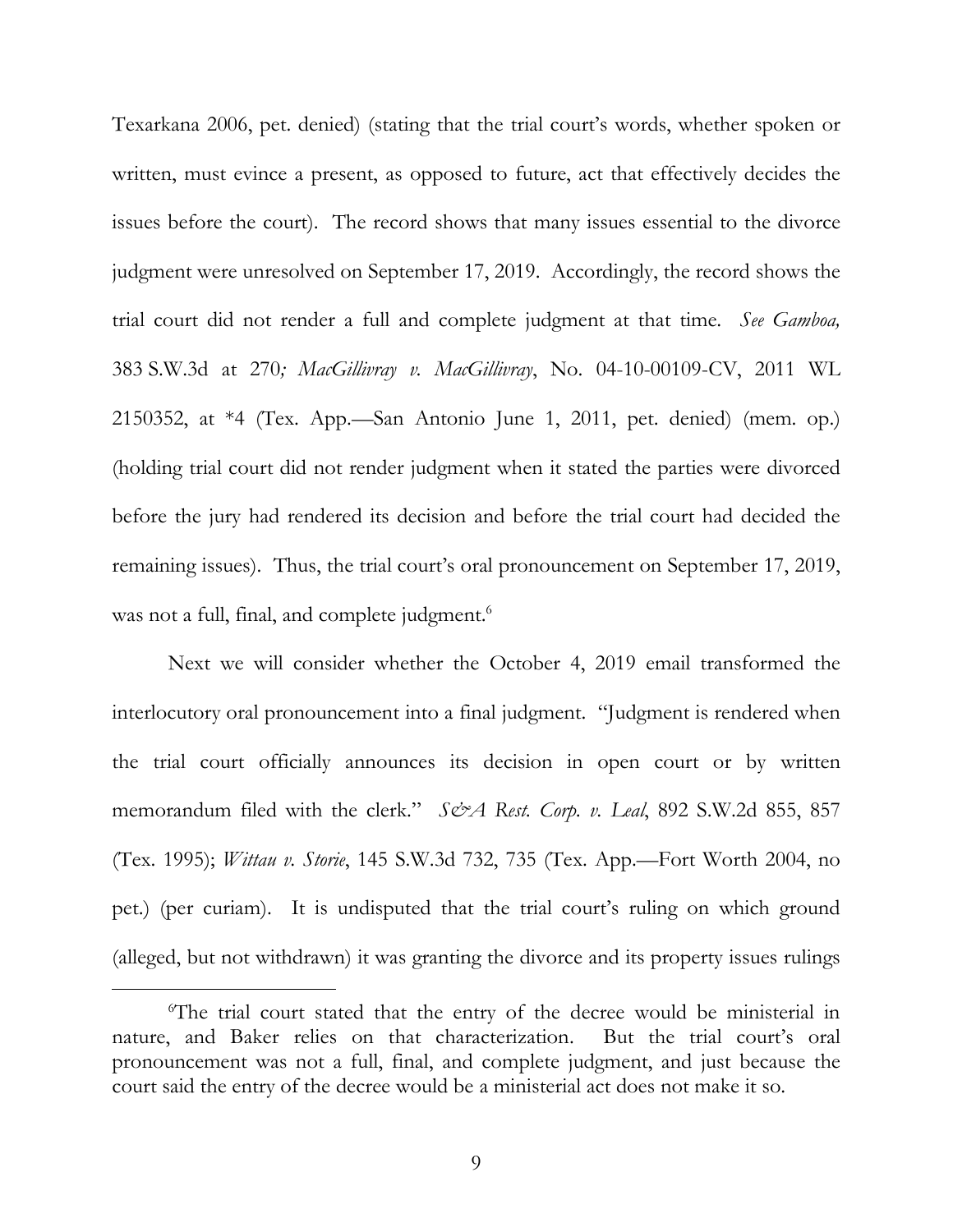were not delivered orally in open court. It is also undisputed that the October 4, 2019 email was never filed by the court with the clerk.

At the January 24, 2020 dismissal hearing, where this issue was thoroughly argued, Baker relied heavily on *Dunn*. *See* 439 S.W.2d at 831–34. While *Dunn's* facts concerning a divorce filing, a trial, and the death of one party before a decree was signed resemble the facts of this case, that is where the similarities end. At the conclusion of the trial in *Dunn*, the trial judge stated, "May I say as a preliminary remark, and I am going to decide the case right now, not going to take it under advisement. I am going to grant the divorce to Mrs. Dunn . . . ." *Id.* at 831. The trial court went on to orally pronounce a decision on property division, payment of certain taxes, and attorney's fees*. Id.* at 831–32. Two days later, Mr. Dunn passed away. *Id*. at 832. Mrs. Dunn filed a motion to dismiss, which was denied by the court, and a final decree of divorce, reflecting the orally pronounced rulings of the court, was signed. *Id.* The supreme court found the trial court's oral judgment to be a final judgment that was dispositive of all the issues. *Id*. at 833. On the record, the trial judge in *Dunn* made it perfectly clear that it was his intent to pronounce, and that he was pronouncing, a final ruling in the case. *Id*. at 831. *Dunn* is factually distinguishable from this case.

On appeal, Baker took a largely different approach to this issue. Baker relies on cases that state that "a decision announced by letter from the court to the parties when no announcement is made in open court or any memorandum filed with the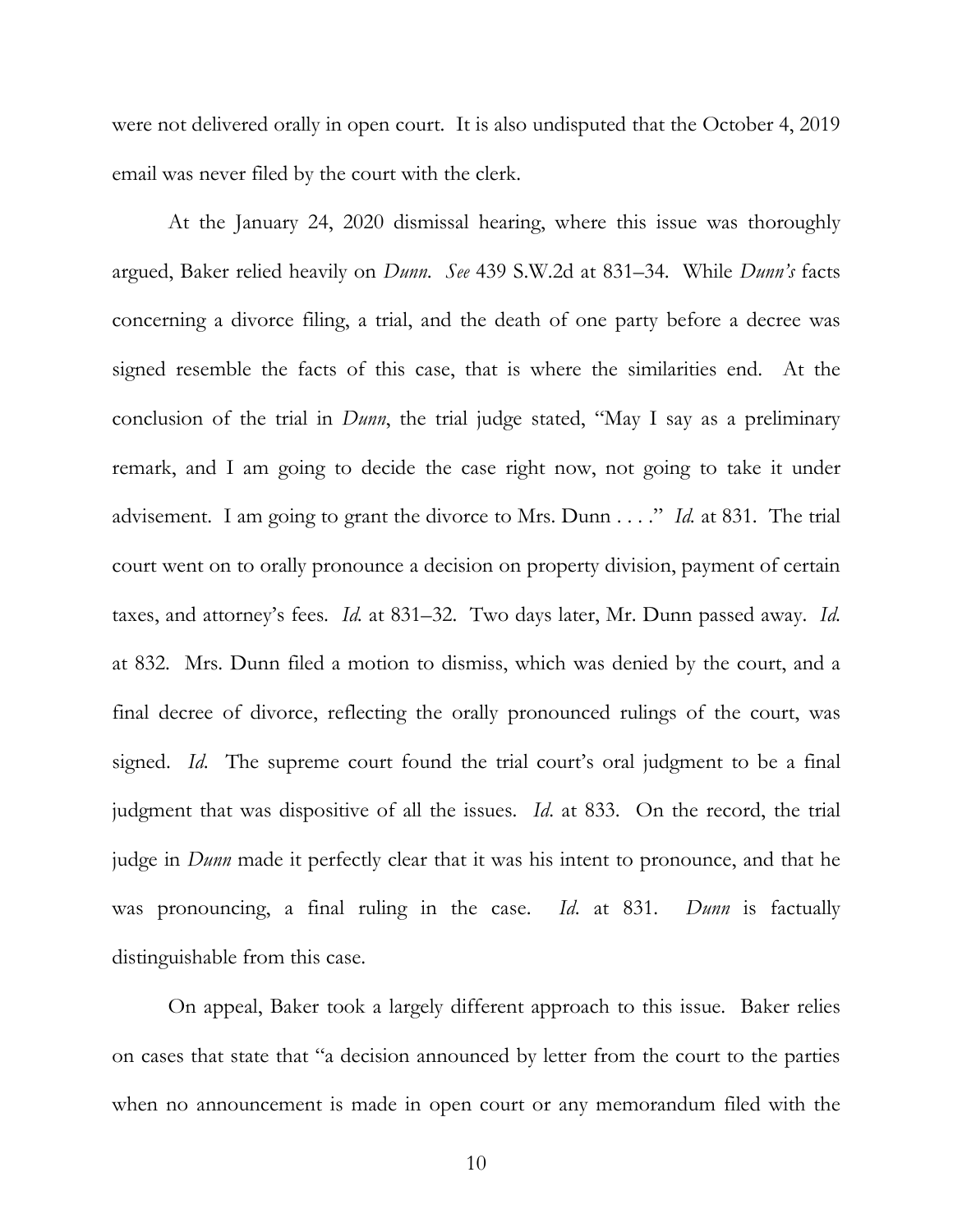clerk, would constitute rendition." *Ortiz v. O.J. Beck & Sons, Inc.* 611 S.W.2d 860, 865 (Tex. App.—Corpus Christi 1980, no writ.) (per curiam); *see Rhima v. White*, 829 S.W.2d 909, 913 (Tex. App.—Fort Worth 1992, writ denied); *Estes v. Carlton*, 708 S.W.2d 594, 596 (Tex. App.—Fort Worth 1986, writ ref'd n.r.e.); *Atlantic Richfield Co. v. Exxon Corp*., 663 S.W.2d 858, 863 (Tex. App.—Houston [14th Dist.] 1983), *rev'd on other grounds*, 678 S.W.2d 944 (Tex. 1984).

In *Ortiz*, the jurisdiction of the appellate court was challenged because the appeal bond was filed 31 days after a judgment was signed and filed on September 24, 1979. *Ortiz,* 611 S.W.2d at 863. A letter dated the following day from the trial court to the attorneys created the issue of the actual date of rendition. *Id*. In that case, the court noted that "the record does contain a letter dated September 25, 1979, and signed by the trial judge which informed the attorneys of his decision in the case on the merits and stated that the judgment would be '. . . entered as of this date.'" *Id.* at 864. On October 25, 1979, the trial judge signed an order amending the judgment to reflect a date of September 25, 1979, instead of September 24, 1979. *Id*. The court found that the trial judge's letter to counsel was the public announcement and rendition of the court's final decision and that appellate timelines began on September 25, 1979; thus, the appeal bond was timely filed. *Id*.

The issue in *Ortiz* differs from the issue in this case. The sole issue in *Ortiz* was whether an appeal was timely perfected. No one challenged the sufficiency of the letter as expressing a full and final ruling on all issues or asserted that it did not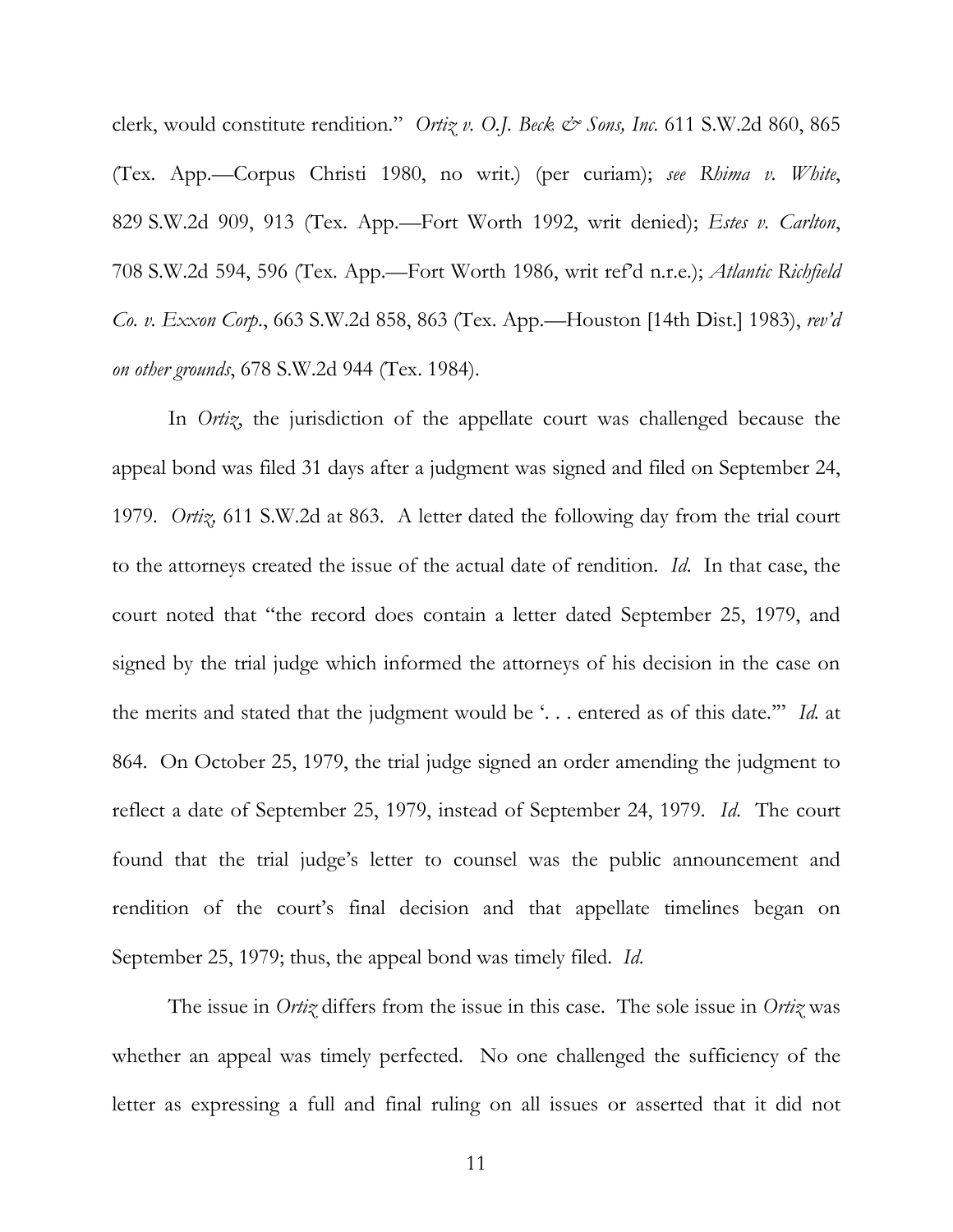express a present intent to render judgment. The letter in *Ortiz*, which was filed of record, is substantially different from the email in this case. The trial judge in *Ortiz* included in the letter his decision on the merits and expressed in clear terms a present intention that the letter be considered the judgment rendered as of that date. *Id.* The unfiled email in the present case, on the other hand, expressed the court's uncertainty as to whether the rulings contained in the email answered all the outstanding questions and expressed a willingness to entertain any issues that had been missed. *Ortiz* decides a different issue on very different facts and is not persuasive in this analysis.

*Atlantic Richfield Co*. also dealt with a timing-of-rendition question that would determine whether a party could pursue discovery. 663 S.W.2d at 864. Although the trial judge signed an order granting partial summary judgment on May 10, 1982, the court found April 2, 1982 to be the date of rendition of the partial summary judgment in the case because "that is the date when the trial court's decision was publicly announced both through a memorandum *filed with the clerk*, i.e., the initialed docket entry, and letter to counsel for one of the parties." *Id*. at 863 (emphasis added). The memorandum filed with the clerk by the trial judge stated "Apr 2 1982 M/Partial S.J. granted. W.E.J." *Id*. at 862. The April 2, 1982 ruling filed with the clerk was a clear and final ruling granting a partial summary judgment, and the court's present intent to finally rule on April 2, 1982 was not the issue in that case. As with *Ortiz, Atlantic Richfield's* facts and issues are distinguishable from the case at hand.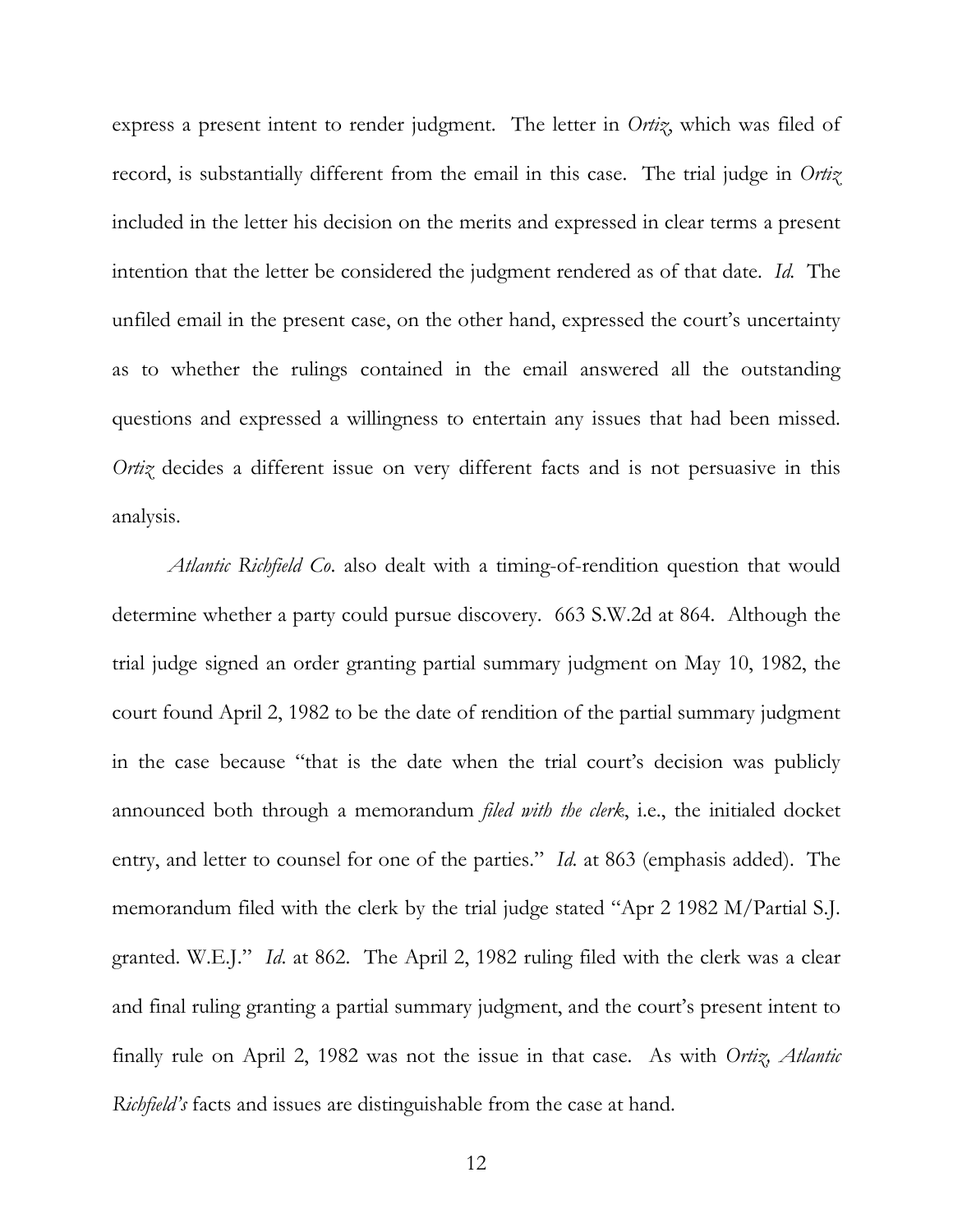*Estes* is another case that deals with whether an appeal was perfected by the timely filing of a cost bond. 708 S.W.2d at 595–96. The facts showed that there were two judgments signed in the case—one on November 14, 1984, and one on February 11, 1985—leaving the question of which judgment was the final judgment that started the timeline for appeal. *Id*. The court held "that there [were] two judgments 'shown of record' in this cause." *Id*. at 595. The court reasoned that because the February judgment was signed over 30 days after the November judgment was signed, the February judgment was signed when the trial court no longer had plenary power over the November judgment. The court found the February judgment had no effect. *Id*. The issue resolved was not whether either judgment was final based on the contents of the document but simply which judgment started the timeline for filing an appeal bond. The case is not controlling of our issue because the facts and issues are dissimilar.

*Rhima* involves a ruling on a motion for summary judgment that was heard by the trial court on June 28, 1990. 829 S.W.2d at 913. The court sent an August 7, 1990 letter containing its decision to grant the defendant's motion for summary judgment. *Id.* It appears that "neither a docket entry nor memorandum of judgment was made at the time." *Id*. On August 13, 1990, the plaintiff attempted to amend his petition without leave of court. *Id*. The trial court struck the amended petition, and that ruling was appealed. *Id.* The court found that the trial court did not abuse its discretion by striking the pleading because leave was not obtained to amend it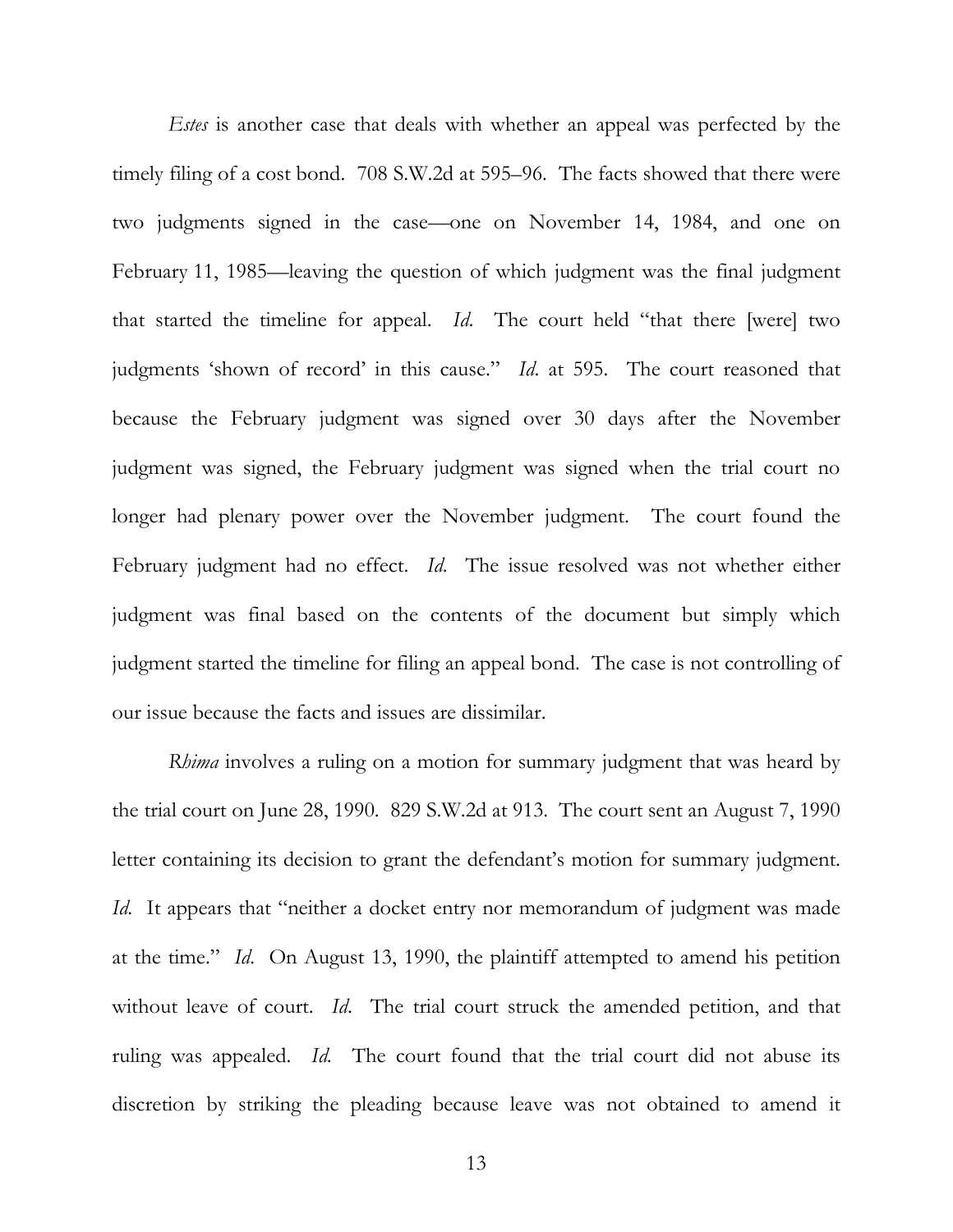pursuant to Texas Rule of Civil Procedure Rule 63. *Id*.; *see* Tex. R. Civ. P. 63.<sup>7</sup> The court in *Rhima* determined that Rule 63 applied and that the plaintiff could not amend his petition after the summary judgment hearing. 829 S.W.2d at 913. In dicta, the court further reasoned that because there had been no announcement in open court of a ruling and because a letter from the court to the parties can, in certain circumstances, amount to a rendition, the plaintiff could not amend after the date of the letter. *Id*. The letter itself was not the issue in *Rhima*. There was no challenge that the letter was not a full and final resolution of all issues or that it was not a rendition. The issue in *Rhima* is not the issue in the present case.

Bizzle relies on cases that apply a filing requirement for a written rendition of judgment. "A trial court's letter to the parties setting out its findings and requesting counsel to prepare a judgment has been held to be a memorandum that can serve as the rendition of judgment if it is filed with the clerk." *Robert v. Wells Fargo Bank, N.A.*, 406 S.W.3d 702, 705 (Tex. App.—El Paso 2013, no pet.); *see Abarca v. Roadstar Corp. of* Am., 647 S.W.2d 327, 327-28 (Tex. App.—Corpus Christi 1982, no writ).<sup>8</sup> It is

<sup>7</sup>Rule 63 governs the timing of amendments and requires that a party amend its pleadings more than seven days before trial unless leave of court is granted for a later filing. *Id.* "A summary judgment proceeding is a trial within the meaning of Rule 63." *Love v. Sneed*, 802 S.W.2d 422, 423 (Tex. App.—Austin 1991, no writ) (per curiam).

<sup>8</sup>Baker argues that the October 4, 2019 email was filed with the clerk when Bizzle attached it as an exhibit to his motion to reconsider and vacate entry and that it "related back to the original date the rendition letter was sent." Baker cites *Roberts* for this argument. *Roberts* does not support this argument but instead states explicitly that the letter in that case was filed with the clerk the day after it was sent. *Roberts,*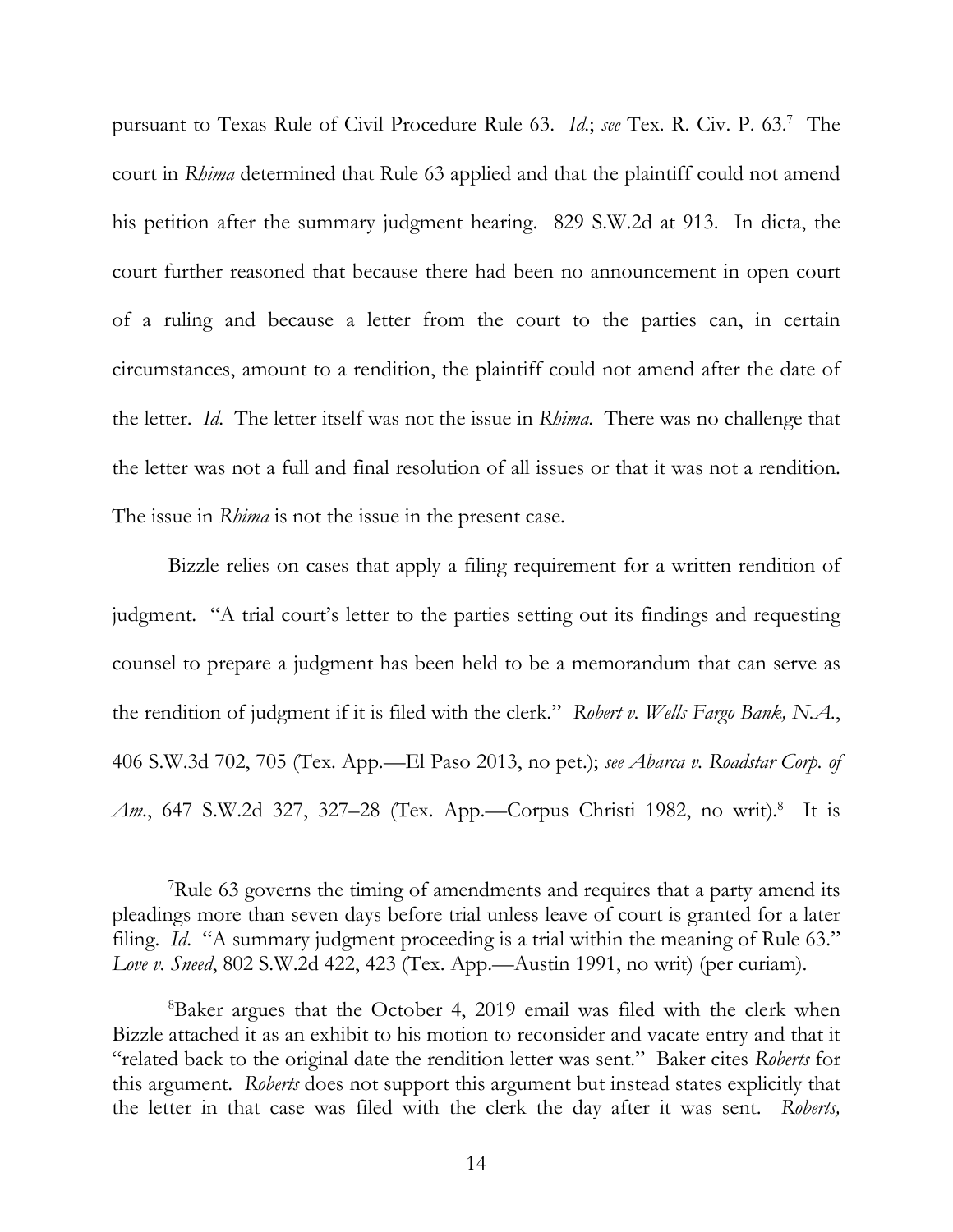undisputed that the email in question was not filed with the clerk, but our analysis will not stop here because "[t]he question of whether judgment has been rendered is distinct from the issue of whether the form of the judgment is final." *Roberts,* 406 S.W.3d at 705.

Bizzle also argues that the October 4, 2019 email is not a full and complete judgment that reflects a present intent to render judgment. We agree. The facts and the issues in the present case are analogous to *Ex Parte Gnesoulis*. 525 S.W.2d 205, 207–08 (Tex. App.—Houston [14th Dist.] 1975, orig. proceeding). In this family law case, the court found that an unfiled letter containing rulings and signed by the court did not, as a matter of law, constitute a rendition of judgment in the case. *Id.* The court first found that the letter was not a rendition because although it was signed by the judge, it was not "delivered to the clerk for filing, signifying to the clerk in his official capacity and for his official guidance the sentence of law pronounced by the judge." *Id*. at 209; *see Dibrell*, 450 S.W.2d at 56. The court's letter in *Ex parte Gnesoulis* stated, "I have concluded that Judgment should be entered in the above cause as follows . . . . " 525 S.W.2d at 207. Thereafter, the court set forth twelve specific paragraphs containing rulings on custody, property issues, and costs. *Id*. at 207–08. The court then went further than the court in the present case to say that if the parties

<sup>406</sup> S.W.3d at 706. Nowhere in that case does the court find that a copy of a letter attached as an exhibit to a motion satisfies the requirement of filing with the clerk or that if such a filing occurred it would relate back to the date of the letter.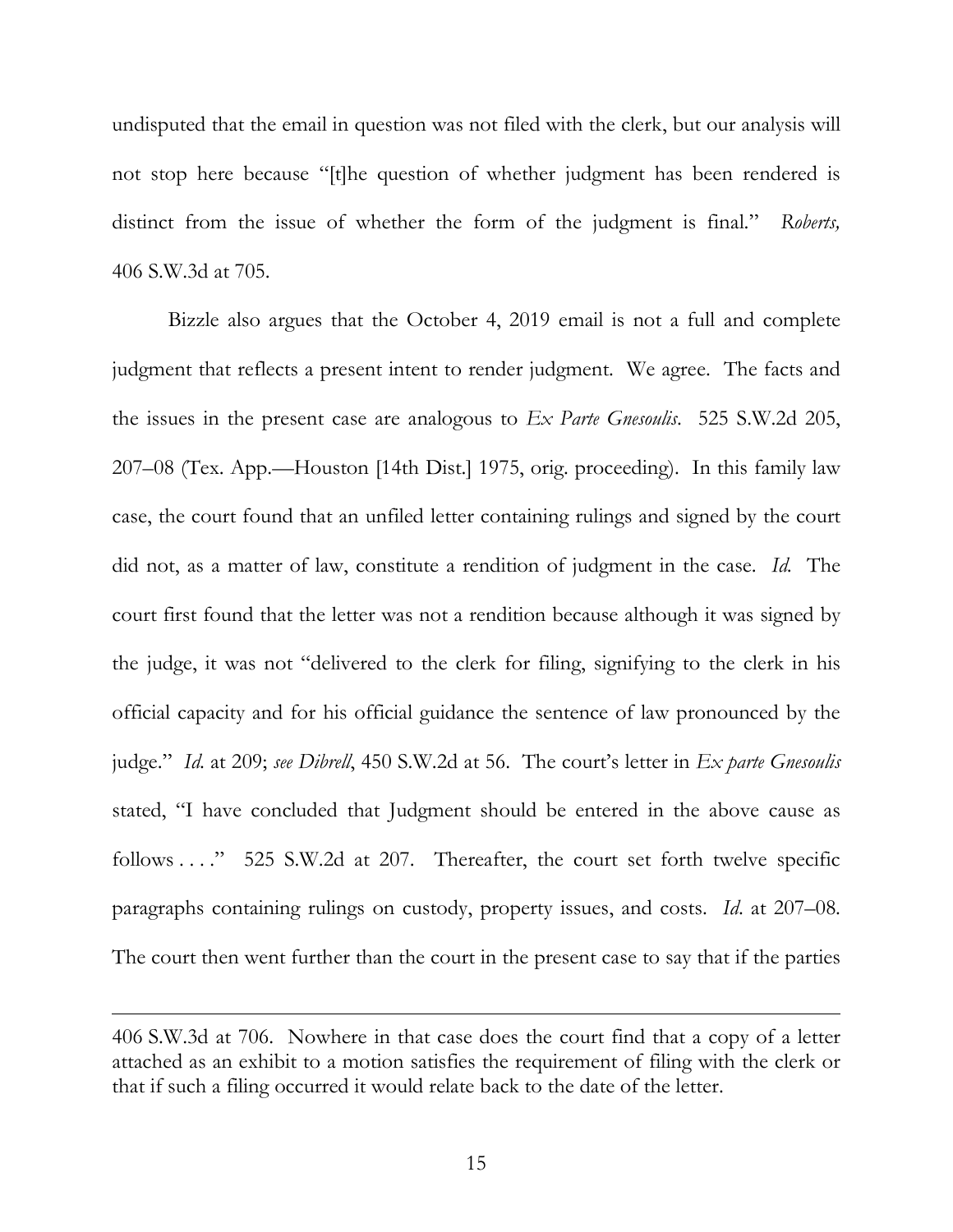could not agree on the substance of the judgment, argument would not be allowed "until after a formal Judgment is entered." *Id.* at 208. The court stated,

 $[]$ t is obvious from the very general terms of the provisions ... that the trial judge intended this letter to be no more than a guideline upon which the attorneys for both parties were to draw up and submit their proposed judgments. In spite of the fact that the trial judge indicated that he would not hear arguments about the substance of the judgment until the entrance of a final judgment and motions for new trial filed subsequent thereto, the judge left a great deal of room for refinement and definition of terms of the judgment as proposed in the letter. It is the useful prerogative of the trial judge to communicate, both orally and in writing, with the attorneys of the parties in crystallizing the provisions of a judgment prior to rendition.

*Id*. at 209.

In the present case, the email sent by the trial judge contained ten brief rulings that did not encompass a single page. Further, the court explicitly left open the issue of whether "I have missed something . . . ." and invited the attorneys to send an email to express what remained unaddressed. The court's email allowed for the possibility of further rulings and clarifications. It did not express a present intent to render a full, final, and complete judgment at that point in time. *See Gamboa,* 383 S.W.3d at 270; *Joyner*, 196 S.W.3d at 886.

A final decree was not presented to the court until after Baker died. The decree presented was fourteen pages long. One must only look at the decree to determine that it contains numerous provisions not addressed in the email. One such example is the section dealing with the treatment and allocation of community income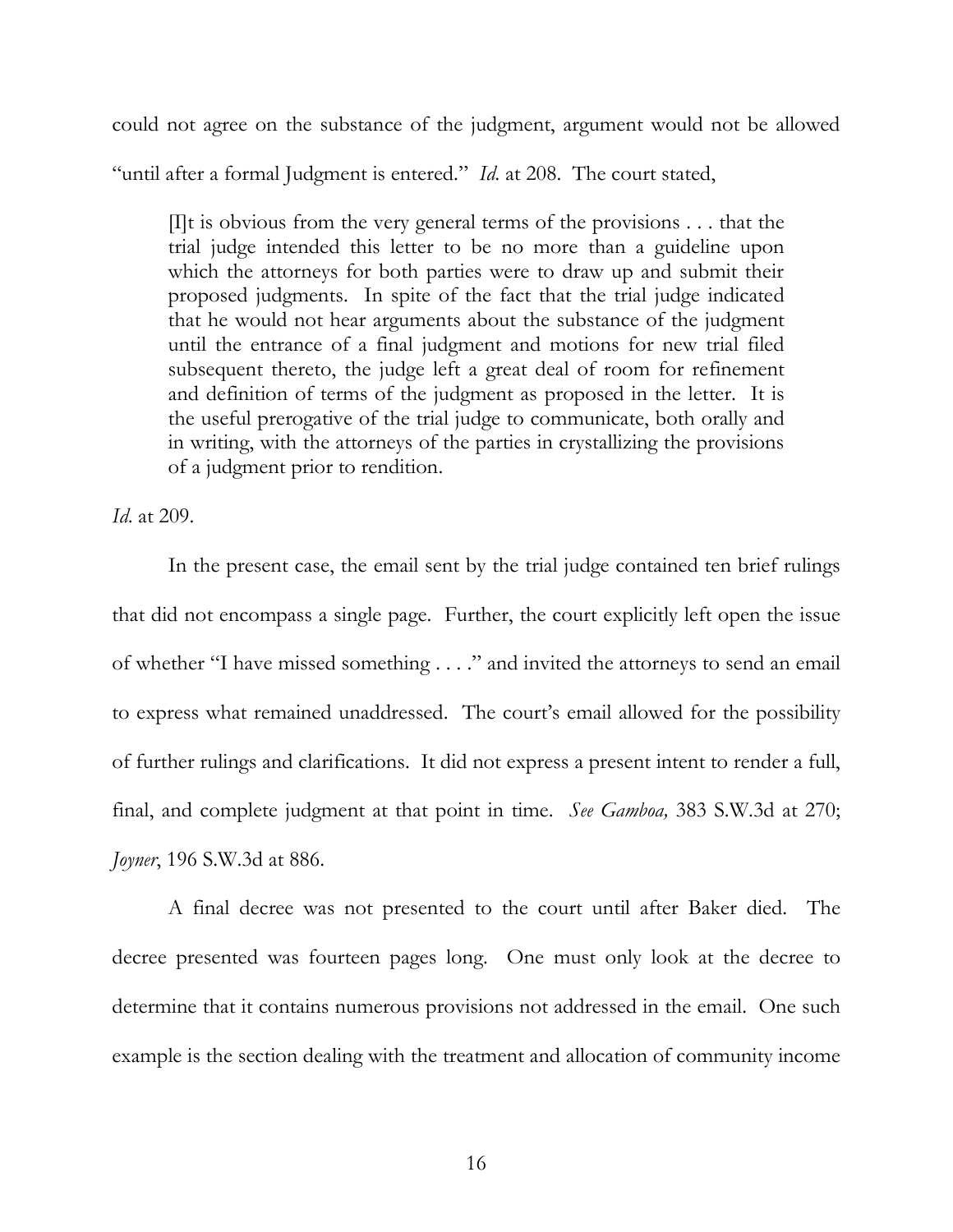for years 2018 and 2019. Indeed, this was a property issue completely unaddressed in the court's email.

The decree itself also raises concerns. Throughout the decree there are provisions that state "the parties agree." There is nothing in the record to support the proposition that the parties ever agreed to any provision in this decree and certainly none that there was an agreement at the time the decree was signed, when one of the parties had been deceased for several weeks. At the hearing on the motion to enter filed by Baker, her counsel imparted the only information about the efforts to obtain an agreement on the decree when he stated that once a draft of the decree was prepared "[counsel for Bizzle] inter --- redlined it, and I was scheduled to meet with my client and she died." It seems clear from these facts that there was never an agreement, yet the decree repeatedly recites that "the parties agree," "the parties understand," and "the parties acknowledge." Finally, the decree the trial court signed contains the following:

Petitioner and Respondent each acknowledge that before signing this Final Decree of Divorce they have read this Final Decree of Divorce fully and completely, have had the opportunity to ask any question regarding the same, and fully understand that the contents of this Final Decree of Divorce constitute a full and complete resolution of this case. Petitioner and Respondent acknowledge that they have voluntarily affixed their signatures to this Final Decree of Divorce, believing this agreement to be a just and right division of the marital debt and assets. . . .

The decree did not bear the signature of either party or their attorneys.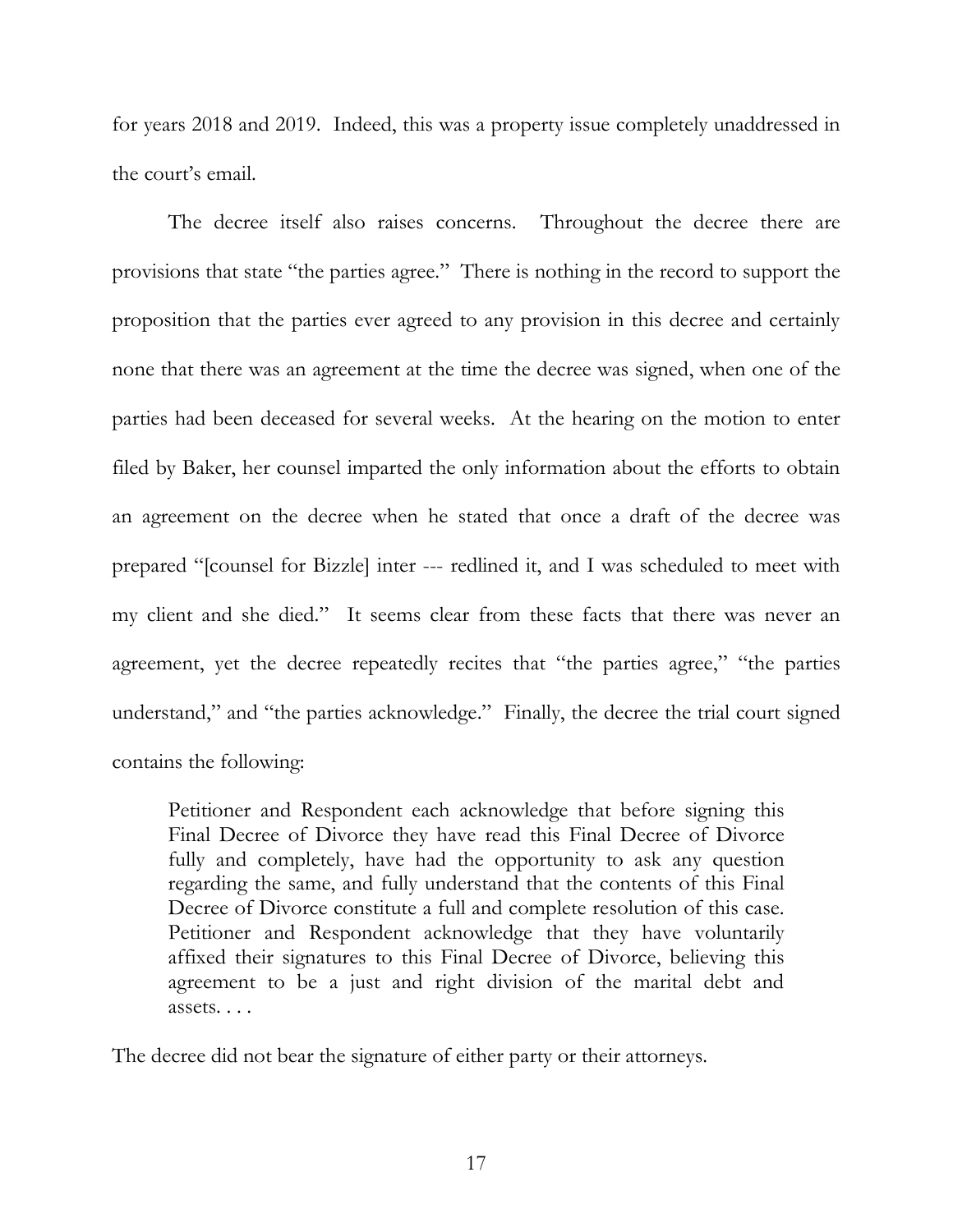"As a general rule, a party may effectively withdraw consent to an agreement prior to a rendition of a judgment." *Skidmore v. Glenn*, 781 S.W.2d 672, 673 (Tex. App.—Dallas 1989, no writ); *see Samples Exterminators v. Samples*, 640 S.W.2d 873, 874 (Tex. 1982). Although there is no evidence, by a signature or otherwise, that Bizzle ever agreed to the decree's provisions, the motions filed by his counsel after Baker's death made it clear he did not agree to the rendition of judgment and the signing of the decree.

Having found that the September 17, 2019 oral pronouncement was not a rendition of judgment of all issues in the case, we further find that the October 4, 2019 email was not a full, complete, and final rendition of judgment either standing alone or in combination with the prior oral pronouncement. The parties' marriage was therefore terminated by Baker's death. The final decree in the case is void for lack of subject matter jurisdiction, and we sustain Bizzle's first issue. We need not address Bizzle's remaining issues. *See* Tex. R. App. P. 47.1.

## **III. CONCLUSION**

Having sustained Bizzle's first issue, we reverse the judgment of the trial court and render judgment dismissing the case as moot. *See* Tex. R. App. P. 42.3(c); *City of Garland v. Louton*, 691 S.W.2d 603, 605 (Tex. 1985).